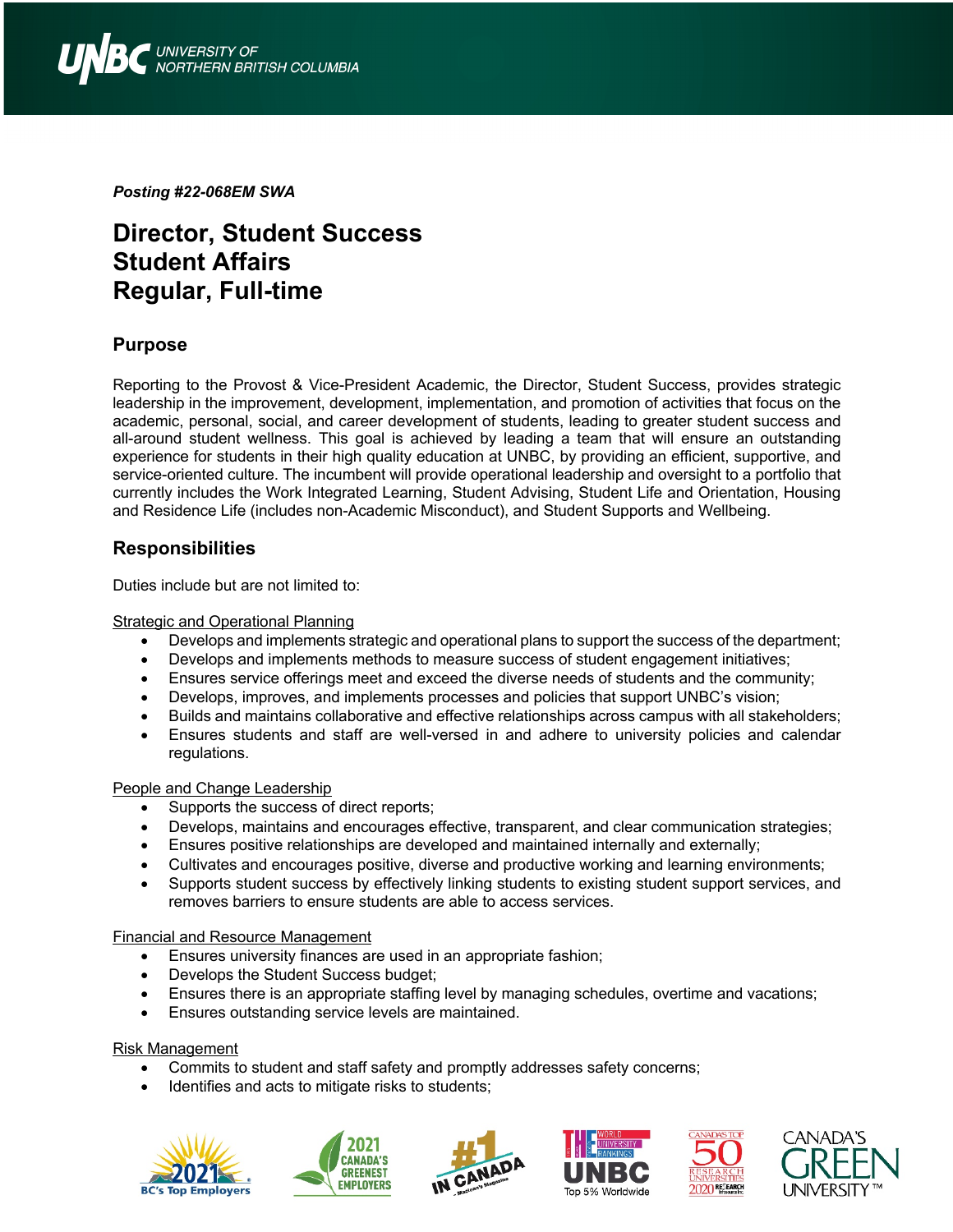- Manages non-academic student conduct cases at UNBC using a blend of restorative approach to conduct management;
- Ensures service standards align with best practices and adherence to UNBC policies and procedures;
- Demonstrates capacity to exercise discretion and sensitivity when working with confidential issues to ensure confidentiality is maintained;
- Ensures adherence/alignment to collective agreements, ESA, Labour Code, FIPPA and other binding procedures and policies.

### **Qualifications**

The successful candidate will possess a Master's Degree in Adult Education, Post-Secondary Education Management or Leadership, or other related area plus 5+ years of successful leadership in a postsecondary environment.

In addition, the successful candidate should have knowledge, or demonstrate a commitment to learn, of local Indigenous cultures and systemic barriers that students face. This includes learning and understanding the cultural protocols for all campuses in which UNBC is located on and understanding of Truth and Reconciliation and UNDRIP as it relates to higher education.

A combination of education and experience will be considered.

### **Salary**

Salary will be commensurate with education and experience.

UNBC offers employee tuition waivers (includes spouse and dependents), excellent benefit and pension packages, as well as employee training and development opportunities. For more details please see http://www.unbc.ca/human-resources/employee-benefits.

Normal hours of work will be 8:30 am – 4:30 pm Monday to Friday. Flexibility in work schedule is expected in order to meet on-call requirements that can take place outside of normal hours.

# **Our Commitment to Diversity and Employment Equity**

The University of Northern British Columbia is fully committed to creating and maintaining an equitable, diverse, and inclusive environment that is accessible to all. We are devoted to ensuring a welcoming, safe, and inclusive campus free from harassment, bullying, and discrimination. This commitment is woven into our motto and mission. In the Dakelh language, UNBC's motto 'En Cha Huná translates to "they also live" and means respect for all living things. Through the respect for all living things, we are able to grow and learn better together, each bringing our own unique individual differences and contributions to inspire leaders for tomorrow by influencing the world today.

Employment equity requires that we remove barriers and overcome both direct and indirect discrimination. In this way, the pool of excellent candidates increases substantially. All qualified applicants will receive consideration for employment without regard to race, colour, religion, sex, place of origin, age, physical disability, mental disability, sexual orientation, gender identity, and any other prohibited grounds of discrimination as outlined in the BC Human Rights Code.